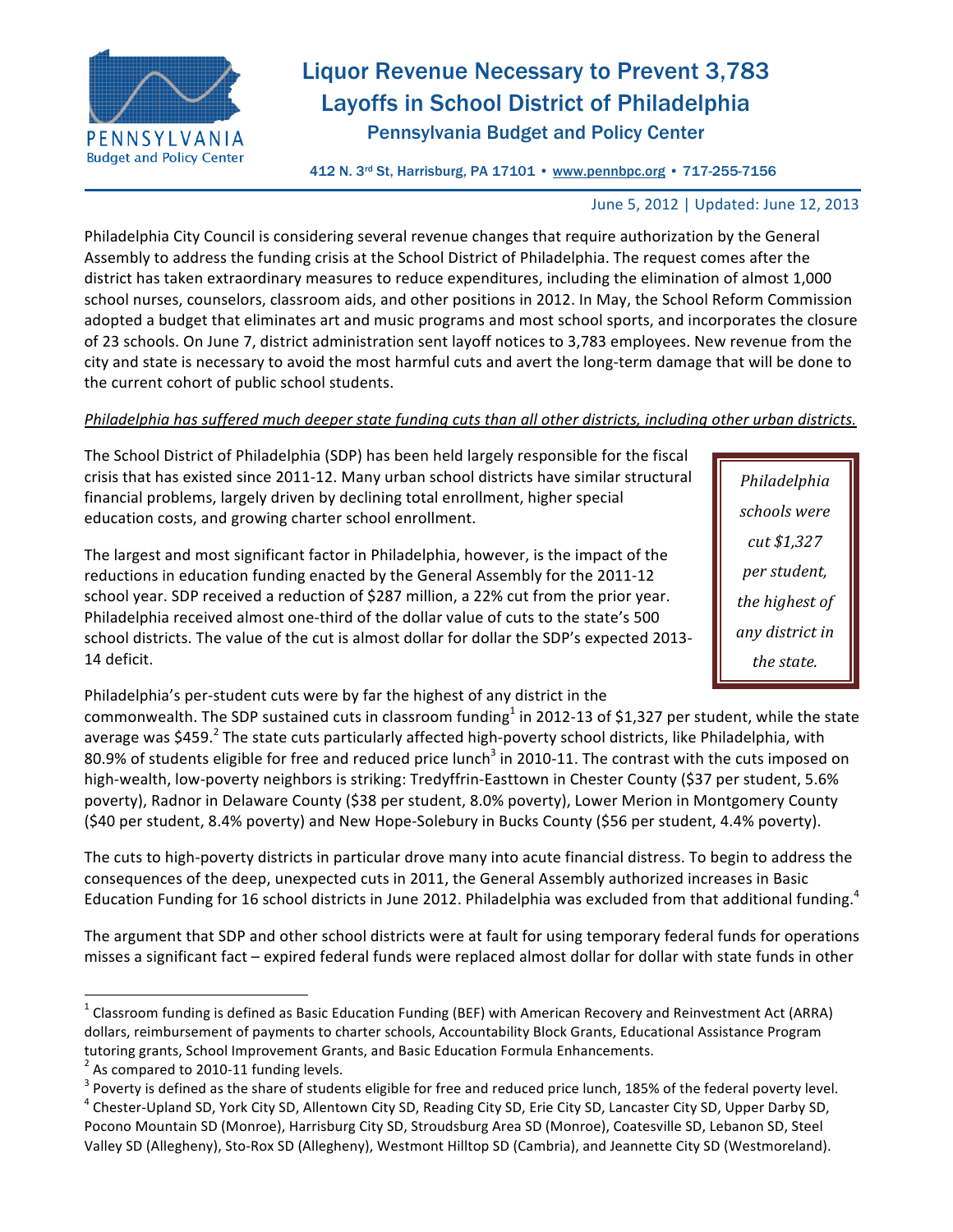departments but not in education. This has precipitated the education funding crisis that is endemic across the commonwealth. In 2011-12, the same year large education cuts were imposed, \$187 million in temporary federal funding was replaced with state dollars in the Department of Corrections budget, and \$900 million in temporary American Recovery and Reinvestment Act (ARRA) funding was replaced with state dollars in the Department of Public Welfare budget. This protected prisons, hospitals, nursing homes, managed care companies, and many other services from the deep cuts that were forced on school districts.

# The responsibility for paying for student services should not be borne alone by people with the least means, but *by)all)businesses)and)residents.*

City Council is considering several proposals: authorizing the SDP to collect a \$2-per-pack cigarette tax (Bill No. 130446), increasing the liquor by the drink tax from 10% to 15% (Bill No. 130447), and modifying the Use and Occupancy Tax rate and offering exemptions (Bill No. 130161).

The proposal that has generated the most agreement thus far is the one that primarily affects the poor. It is well documented that lower-income individuals smoke at higher rates than other income groups and, as a result, will bear disproportionately this tax. The new tax rate would not be the highest in the nation but will raise the tax from \$1.60 to \$3.60 per pack – equal to Rhode Island but below New York State's \$4.63-per-pack tax. 5

This tax is a double-edged sword. It has clear public health benefits, as the increase is large enough to induce a number of individuals to quit smoking. That is a welcome effect, but it will also cause the tax revenue to decline over time as cigarette purchases decline or as individuals travel outside the city for their purchases. At the same time, this tax proposal adds to the already high financial burden on low-income Philadelphians.

## The liquor tax increase had little effect on Philadelphia establishments and employment.

A second proposal would increase the liquor by the drink tax rate from 10% to 15%. The drink tax operates like an additional sales tax and is generally passed along to the consumer rather than paid by the business, which in most instances simply collects the tax.

Because Philadelphia is a regional hub with a significant tourism industry, much of the drink tax is exported to non-Philadelphia residents. The tax base for this levy is very broad and includes tourists, convention visitors, and every resident who visits a bar or restaurant, all of whom will be helping to prevent these deep and devastating cuts to schools. The 5% tax, which amounts to 25 cents on a beer or 50 cents on a glass of wine, is an investment in the city's long-term economic success.

While there was opposition to the liquor by the drink tax when it was first debated in 1996, the evidence is clear that the tax did not have the detrimental effect that opponents feared. Data from the U.S. Bureau of Labor Statistics for 1997-2000, the

*Between)1997) and)2000,) Philadelphia) added)8,170) new)jobs)in) bars)and) restaurants,) 44%)of)all)new) jobs in the sector)in)PA.)*

three full years after the tax was imposed, show that the number of food and beverage establishments in Philadelphia grew by 105 to 2,974, and the city's share of all eating and drinking establishments in the state remained at 4%. The number of new jobs in this sector in Philadelphia grew by 26%, 8,120 jobs during this period. In fact, Philadelphia had 44% of all the job growth in eating and drinking establishments in the entire state between 1997 and 2000. See Figure 1.

The Pennsylvania Budget and Policy Center looked at the number of drinking establishments in the city between 2001 and 2011 to determine if there was a particular effect on bars. During this period, the number of establishments declined in the state as a whole, in the four suburban counties and in Philadelphia, indicating a

!!!!!!!!!!!!!!!!!!!!!!!!!!!!!!!!!!!!!!!!!!!!!!!!!!!!!!!!!!!!

<sup>&</sup>lt;sup>5</sup> Federation of Tax Administrators, State Excise Tax Rates on Cigarettes, January 1 2013.